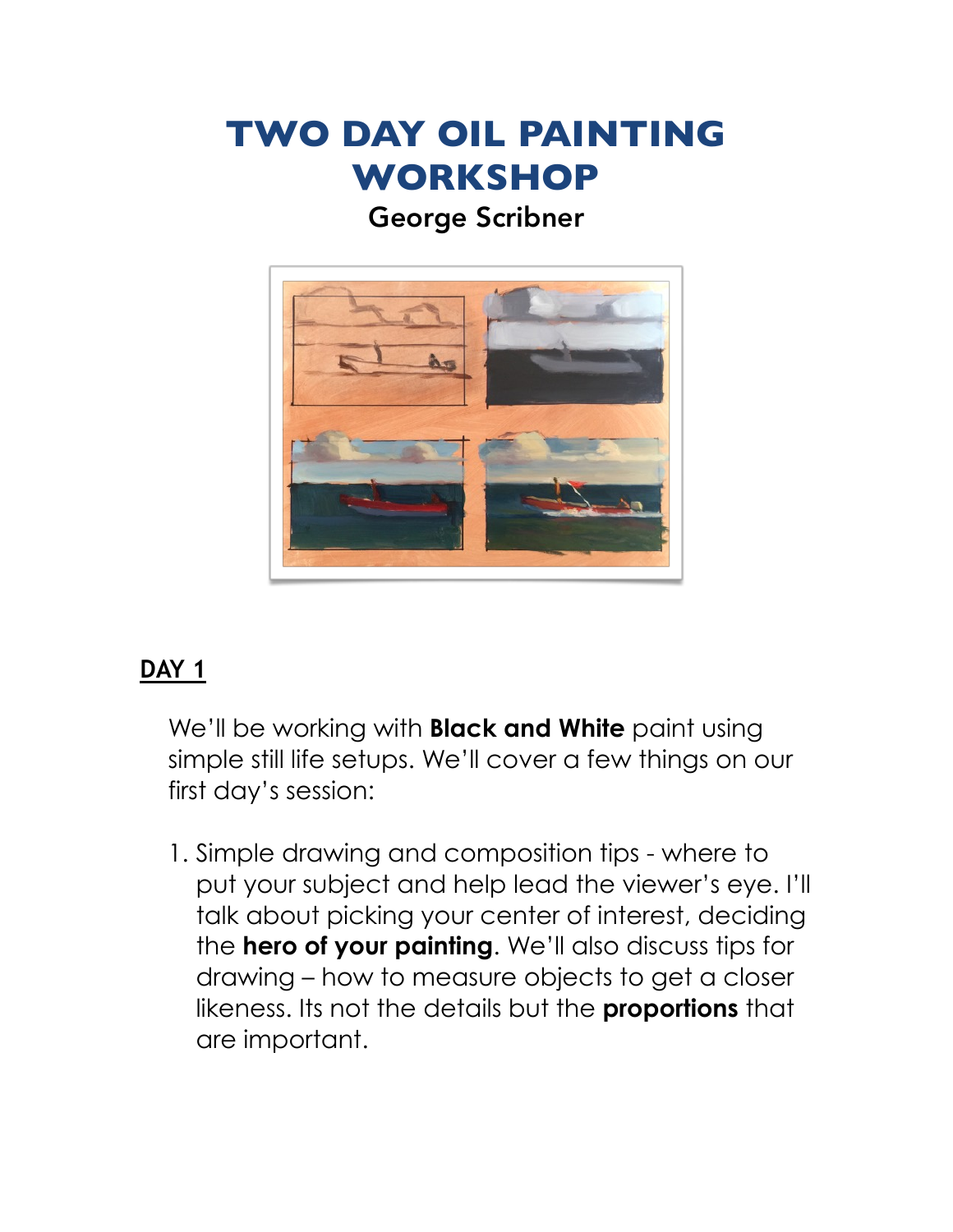

2. We'll talk about your most powerful tool as a painter - the relationships of lights and darks or **VALUES**. There's a great expression that **Value does the work and Color gets the credit**. Most painting problems are about Value and they're the easiest to fix.

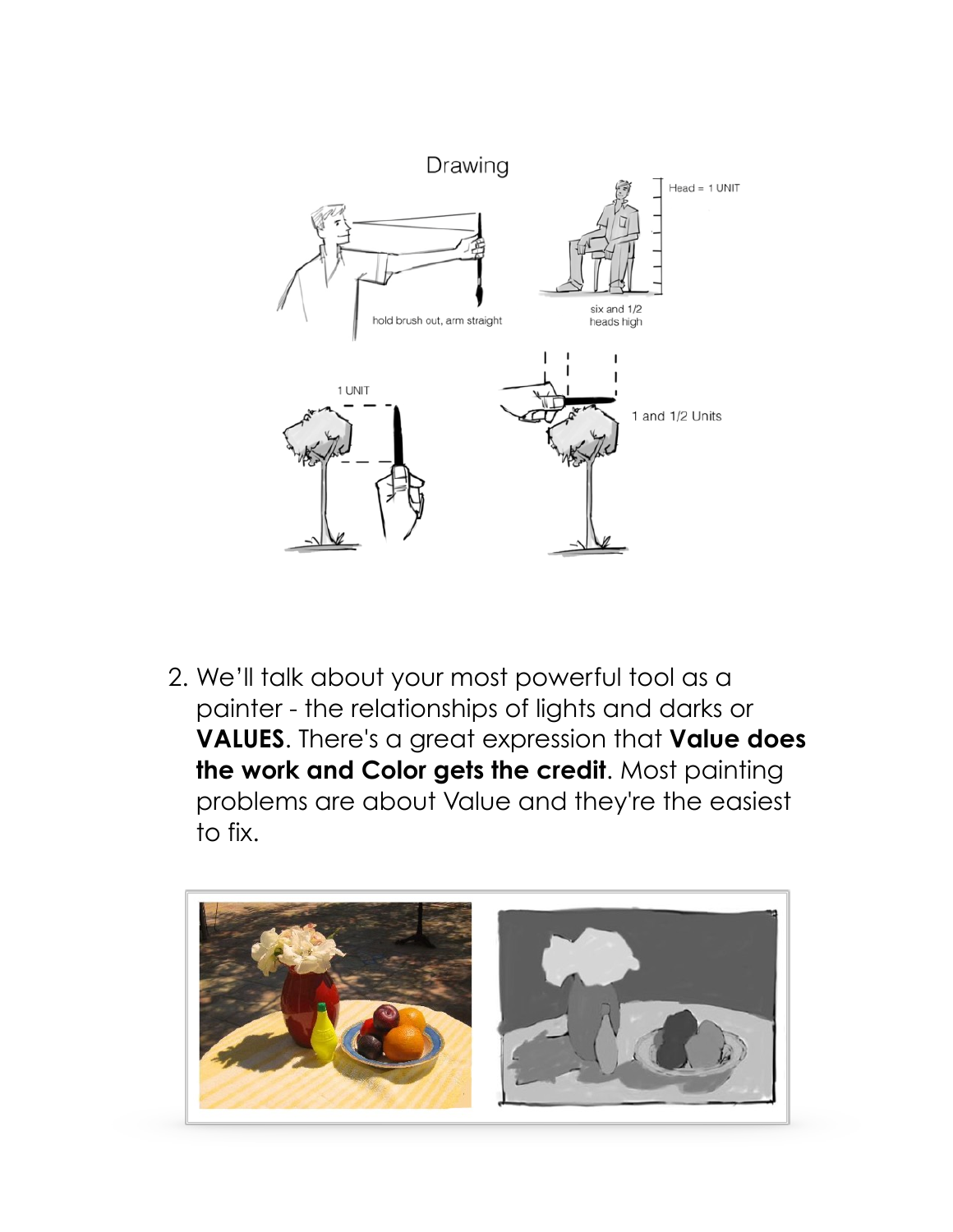3. And lastly, paint shapes not things. It's a **CIRCLE,**  not an Orange . If you can draw simple shapes you can draw anything. True fact!



The human figure in shapes, cylinders, cubes, balls...

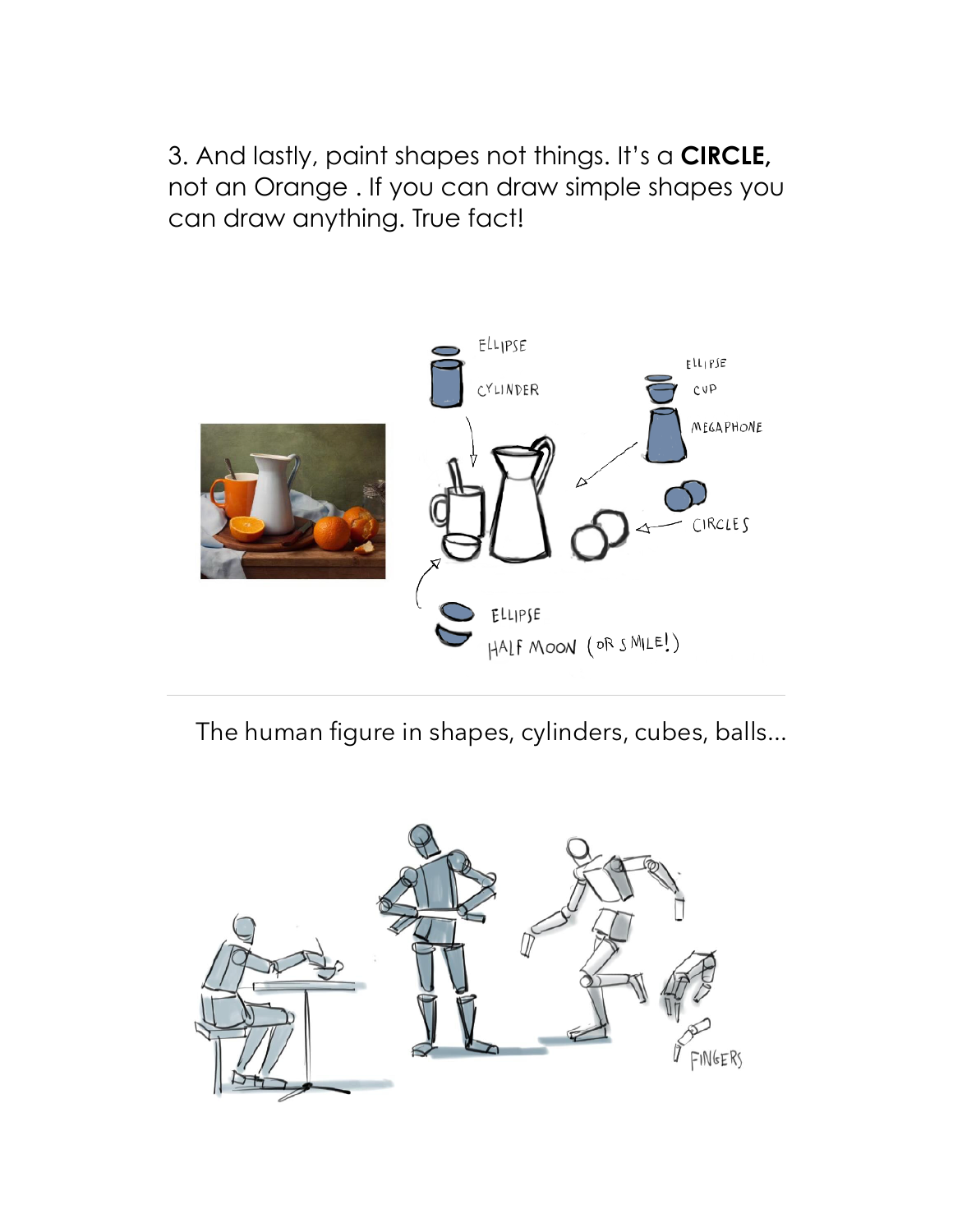#### **DAY 2**

We will be working with **THREE** colors - red, yellow, blue plus white - and mixing all our colors from what are called **Primary** colors. Because all your colors are mixed from these three, they will all relate to each other giving your painting **COLOR HARMONY**. This also simplifies the color choices in front of you.



I'll talk about simple suggestions for helping lead the viewers eye to your hero – the focus of your painting. We'll talk about the concept of color temperature and atmosphere – using paint to make objects in your painting come forward or recede in space.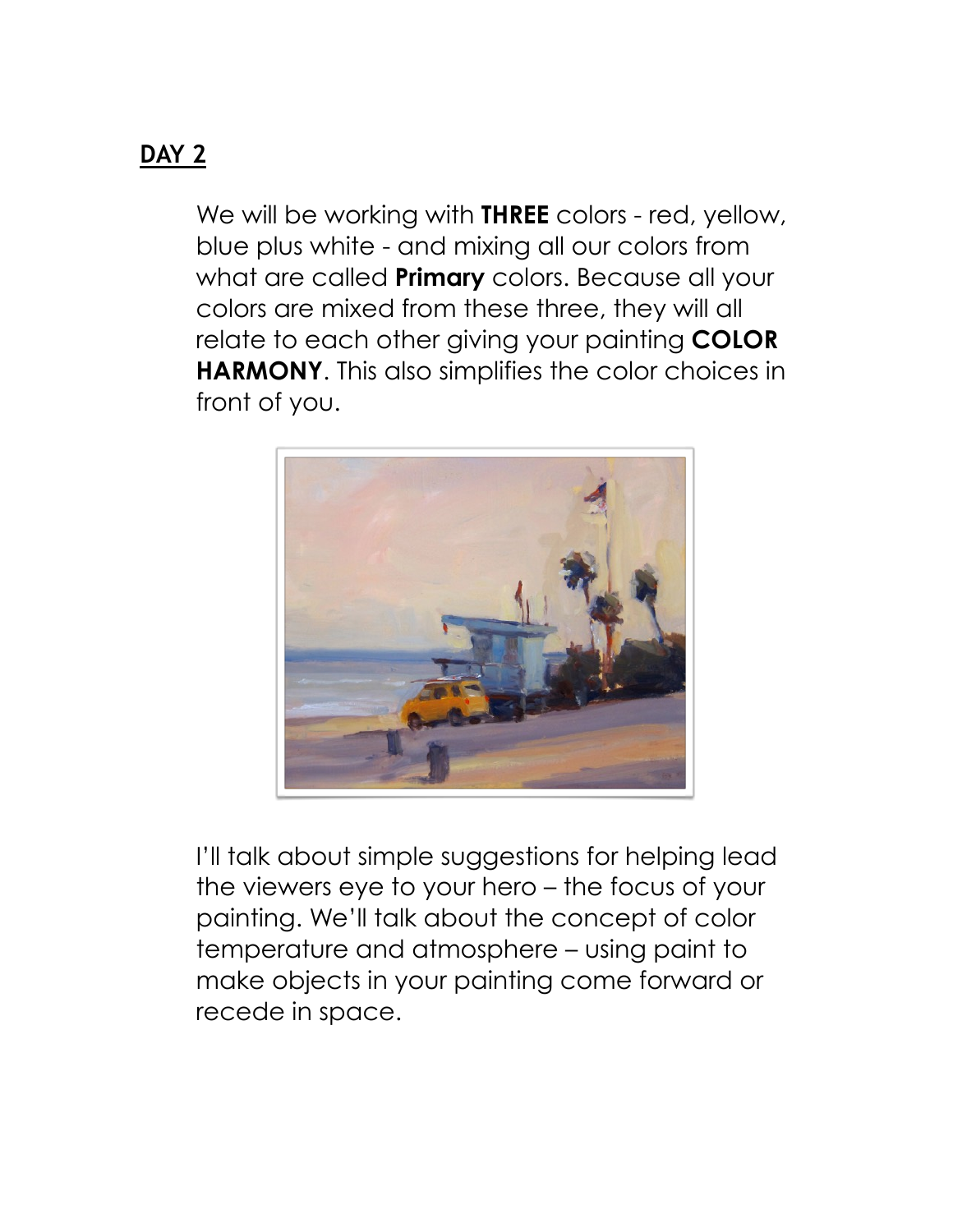

Suggested reading:

#### **1. Daily Painting** Carol Marine

A simple and accessible primer on painting. Written in a very conversational style, Carol has a knack for reducing the complex to the very understandable. Not easy to do.

2. The Painterly Approach Bob Rohm A very good guide for both beginners and advanced painters. Stresses the power of working with a limited palette and thinking in values. One of my favorite books.

## 3. Landscape Painting Inside and Out Kevin

McPherson

Probably one of the best painting teachers. Does amazing work with a limited palette. Has several books – any of them are excellent guides.